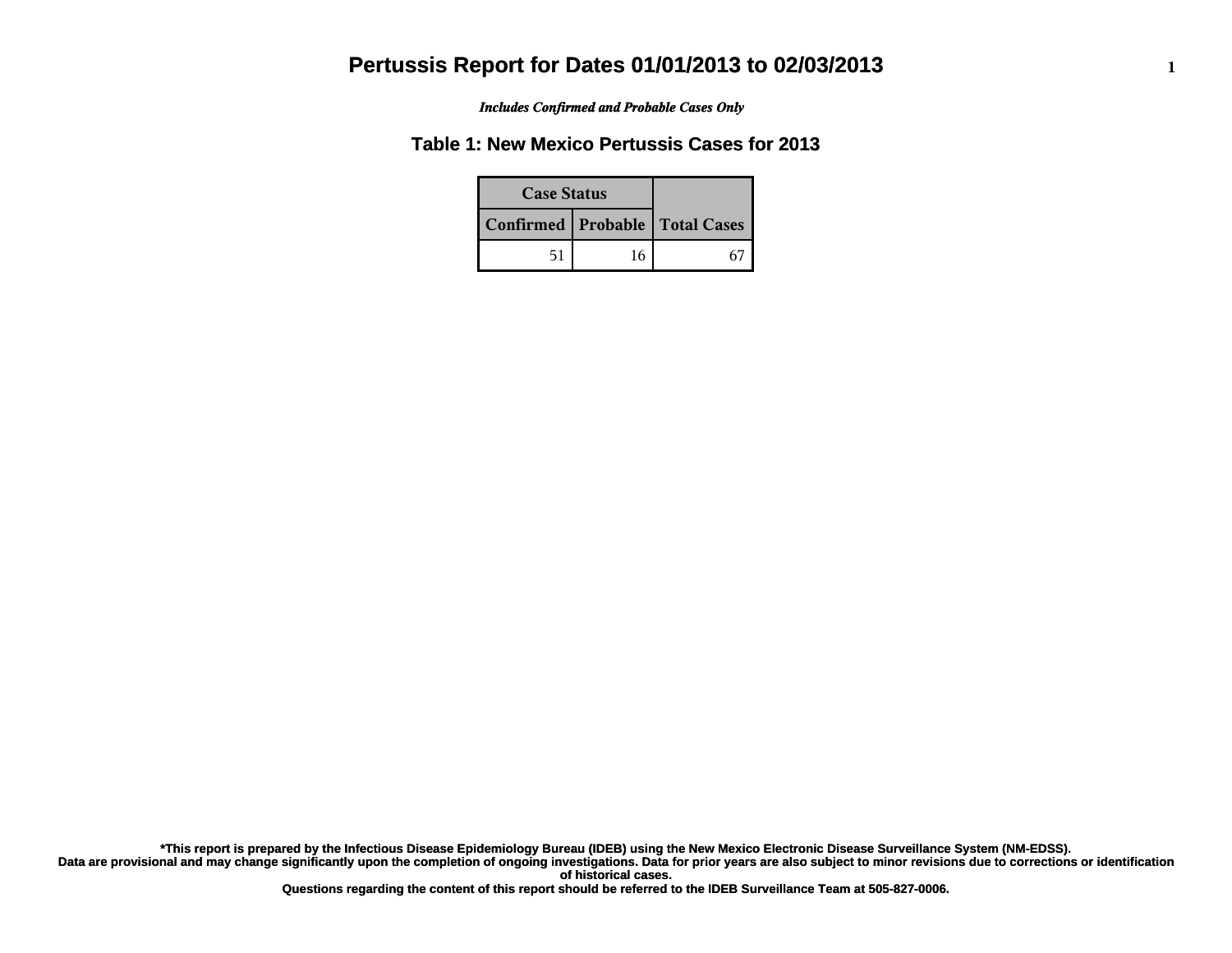*Includes Confirmed and Probable Cases Only*

### **Table 2: Pertussis Cases by County**

| <b>County Name</b>       | Case<br><b>Number</b> | Percent<br>of Total<br><b>Cases</b> | Incidence<br>per<br>100,000 |
|--------------------------|-----------------------|-------------------------------------|-----------------------------|
| <b>Bernalillo County</b> | 38                    | 56.7                                | 5.7                         |
| Colfax County            | 5                     | 7.5                                 | 36.4                        |
| <b>Eddy County</b>       | 3                     | 4.5                                 | 5.6                         |
| Lea County               | 3                     | 4.5                                 | 4.6                         |
| Los Alamos County        | 4                     | 6.0                                 | 22.3                        |
| Rio Arriba County        | 1                     | 1.5                                 | 2.5                         |
| San Juan County          | 1                     | 1.5                                 | 0.8                         |
| San Miguel County        | 1                     | 1.5                                 | 3.4                         |
| Santa Fe County          | 5                     | 7.5                                 | 3.5                         |
| Unknown                  | 1                     | 1.5                                 |                             |
| Valencia County          | 5                     | 7.5                                 | 6.5                         |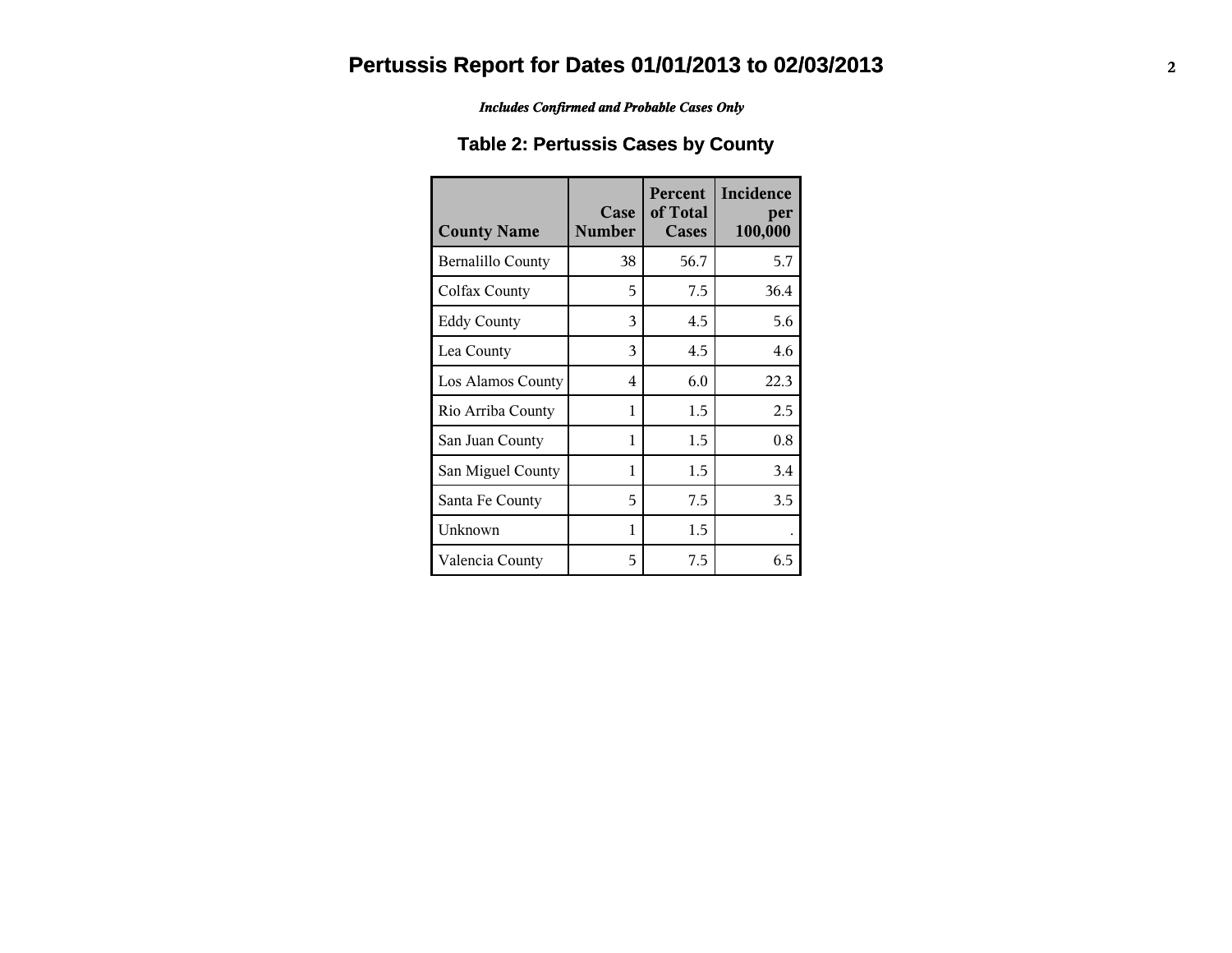*Includes Confirmed and Probable Cases Only*

#### **Table 3: Pertussis Cases by Age Group**

| <b>Age Group</b> | Case<br><b>Number</b> | Percent |
|------------------|-----------------------|---------|
| $<$ 1 Year       | 5                     | 7.5     |
| 1 to 5 Years     |                       | 9.0     |
| 6 to 10 Years    | 21                    | 31.3    |
| 11 to 18 Years   | 10                    | 14.9    |
| 19 to 65 Years   | 25                    | 37.3    |

**Data are provisional and may change significantly upon the completion of ongoing investigations. Data for prior years are also subject to minor revisions due to corrections or identification of historical cases. \*This report is prepared by the Infectious Disease Epidemiology Bureau (IDEB) using the New Mexico Electronic Disease Surveillance System (NM-EDSS).**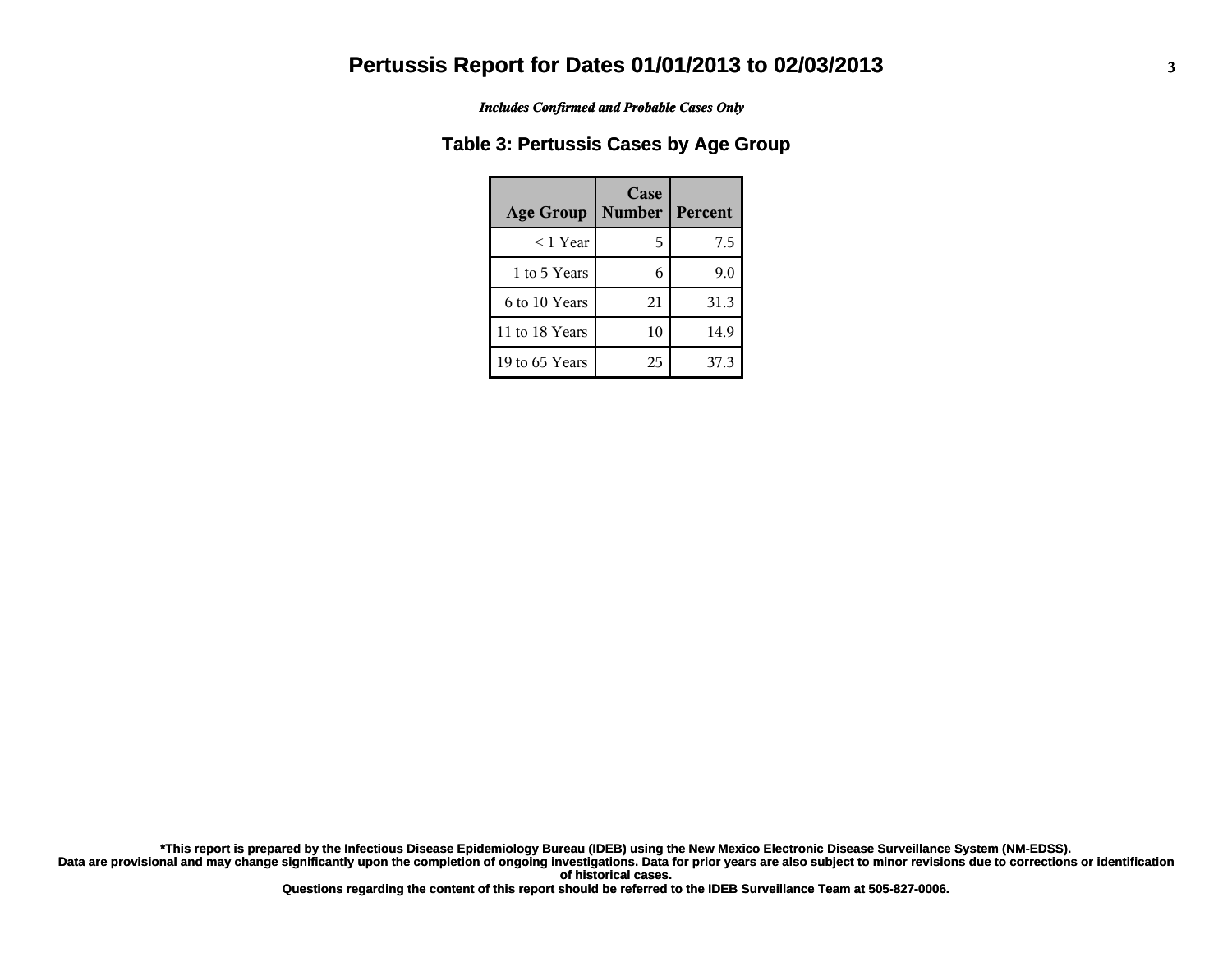*Includes Confirmed and Probable Cases Only*

#### **Table 4: Pertussis Cases by Race/Ethnicity**

| Race/Ethnicity                    | Case<br><b>Number</b> | Percent |
|-----------------------------------|-----------------------|---------|
| American Indian or Alaska Nativel |                       | 1.5     |
| <b>Black or African American</b>  |                       | 1.5     |
| Hispanic                          | 37                    | 55.2    |
| White                             | 27                    | 40.3    |
| Unknown/Missing                   |                       |         |

**Data are provisional and may change significantly upon the completion of ongoing investigations. Data for prior years are also subject to minor revisions due to corrections or identification of historical cases. \*This report is prepared by the Infectious Disease Epidemiology Bureau (IDEB) using the New Mexico Electronic Disease Surveillance System (NM-EDSS).**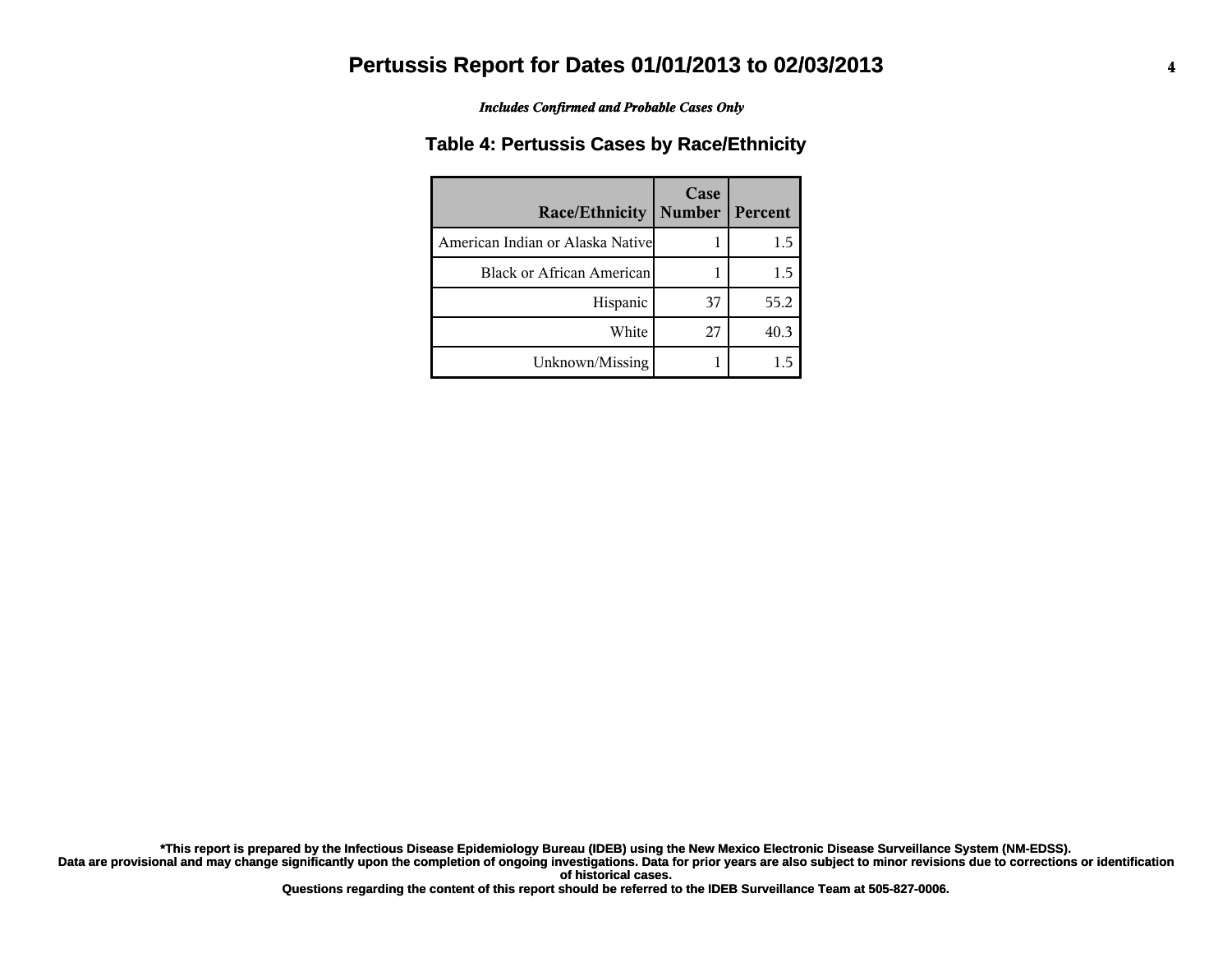*Includes Confirmed and Probable Cases Only*

#### **Table 5: Cases of Pertussis by Race/Ethnicity**

|                                  | <b>Ethnicity</b>         |                                        |                            |              |
|----------------------------------|--------------------------|----------------------------------------|----------------------------|--------------|
| Race                             | Hispanic<br>or<br>Latino | <b>Not</b><br>Hispanic<br>or<br>Latino | Unknown/<br><b>Missing</b> | <b>Total</b> |
| American Indian or Alaska Native | $\Omega$                 | $\theta$                               | 1                          | 1            |
|                                  | 0.00                     | 0.00                                   | 1.49                       | 1.49         |
| <b>Black or African American</b> | 1                        | $\theta$                               | $\Omega$                   | 1            |
|                                  | 1.49                     | 0.00                                   | 0.00                       | 1.49         |
| White                            | 27                       | 27                                     | $\Omega$                   | 54           |
|                                  | 40.30                    | 40.30                                  | 0.00                       | 80.60        |
| <b>Unknown/Missing</b>           | 10                       | $\theta$                               | 1                          | 11           |
|                                  | 14.93                    | 0.00                                   | 1.49                       | 16.42        |
| <b>Total</b>                     | 38                       | 27                                     | 2                          | 67           |
|                                  | 56.72                    | 40.30                                  | 2.99                       | 100.00       |

**\*This report is prepared by the Infectious Disease Epidemiology Bureau (IDEB) using the New Mexico Electronic Disease Surveillance System (NM-EDSS).**

**Data are provisional and may change significantly upon the completion of ongoing investigations. Data for prior years are also subject to minor revisions due to corrections or identification of historical cases.**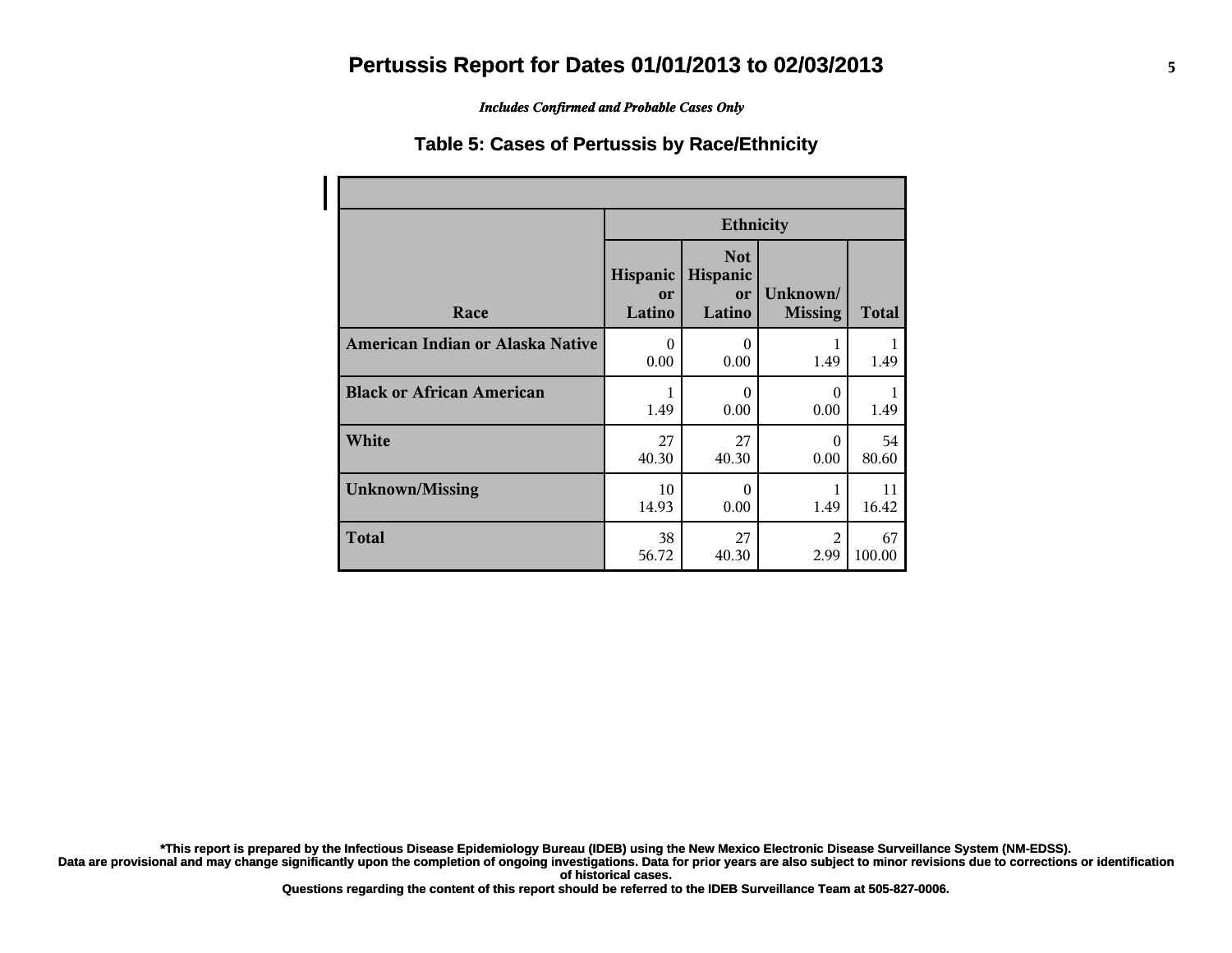*Includes Confirmed and Probable Cases Only*

#### **Table 6: Pertussis Cases by Sex**

| Gender | Case<br><b>Number</b> | Percent |
|--------|-----------------------|---------|
| Female | 37                    | 55.2    |
| Male   | 30                    | 44.8    |

**Data are provisional and may change significantly upon the completion of ongoing investigations. Data for prior years are also subject to minor revisions due to corrections or identification of historical cases. \*This report is prepared by the Infectious Disease Epidemiology Bureau (IDEB) using the New Mexico Electronic Disease Surveillance System (NM-EDSS).**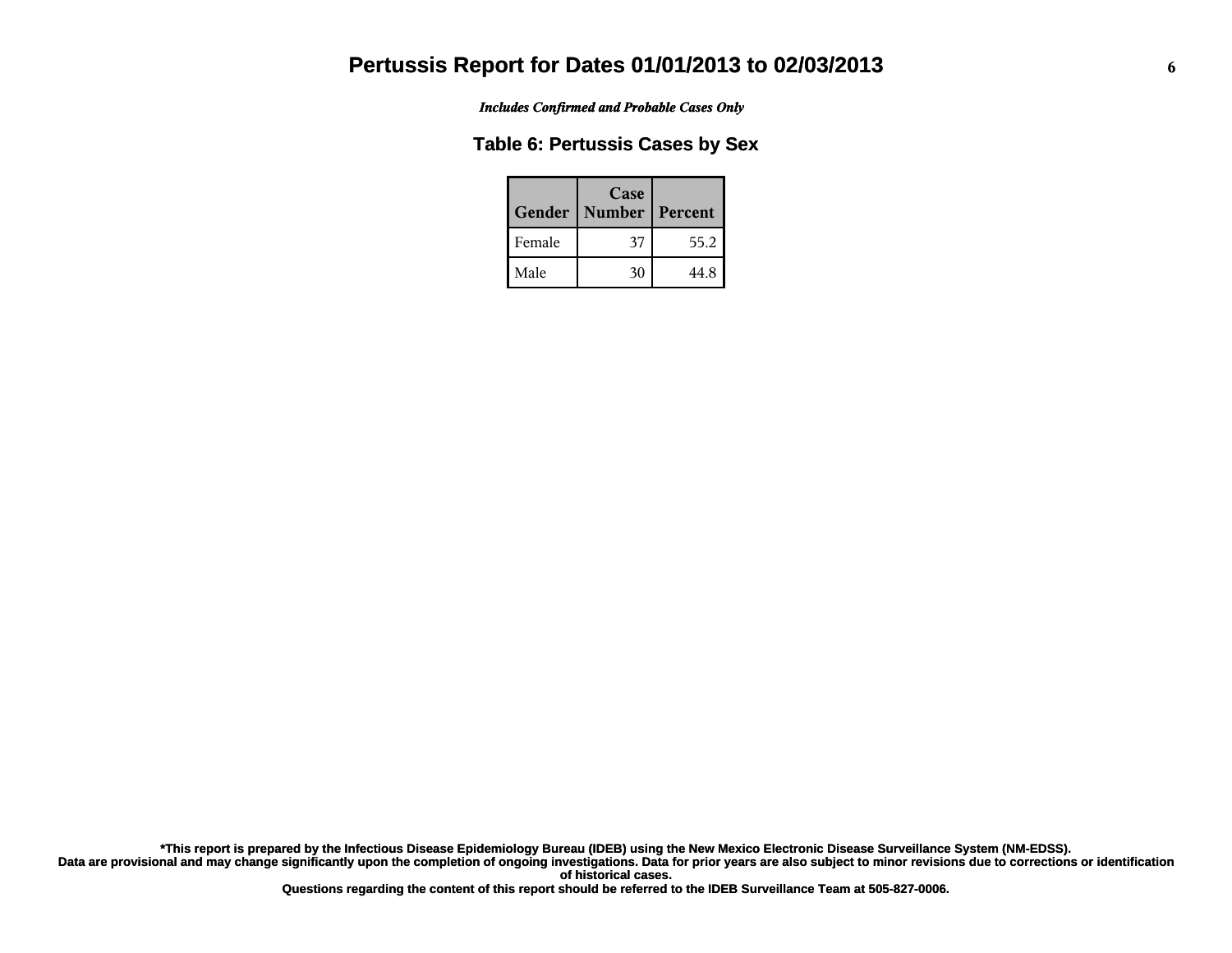#### *Includes Confirmed and Probable Cases Only*

#### **Table 7: Hospitalizations of Pertussis Cases**

| <b>Yes</b> |         | No    |         |  |
|------------|---------|-------|---------|--|
| Count      | Percent | Count | Percent |  |
|            | 4.5     | 64    | 95.5    |  |

**Data are provisional and may change significantly upon the completion of ongoing investigations. Data for prior years are also subject to minor revisions due to corrections or identification of historical cases. \*This report is prepared by the Infectious Disease Epidemiology Bureau (IDEB) using the New Mexico Electronic Disease Surveillance System (NM-EDSS).**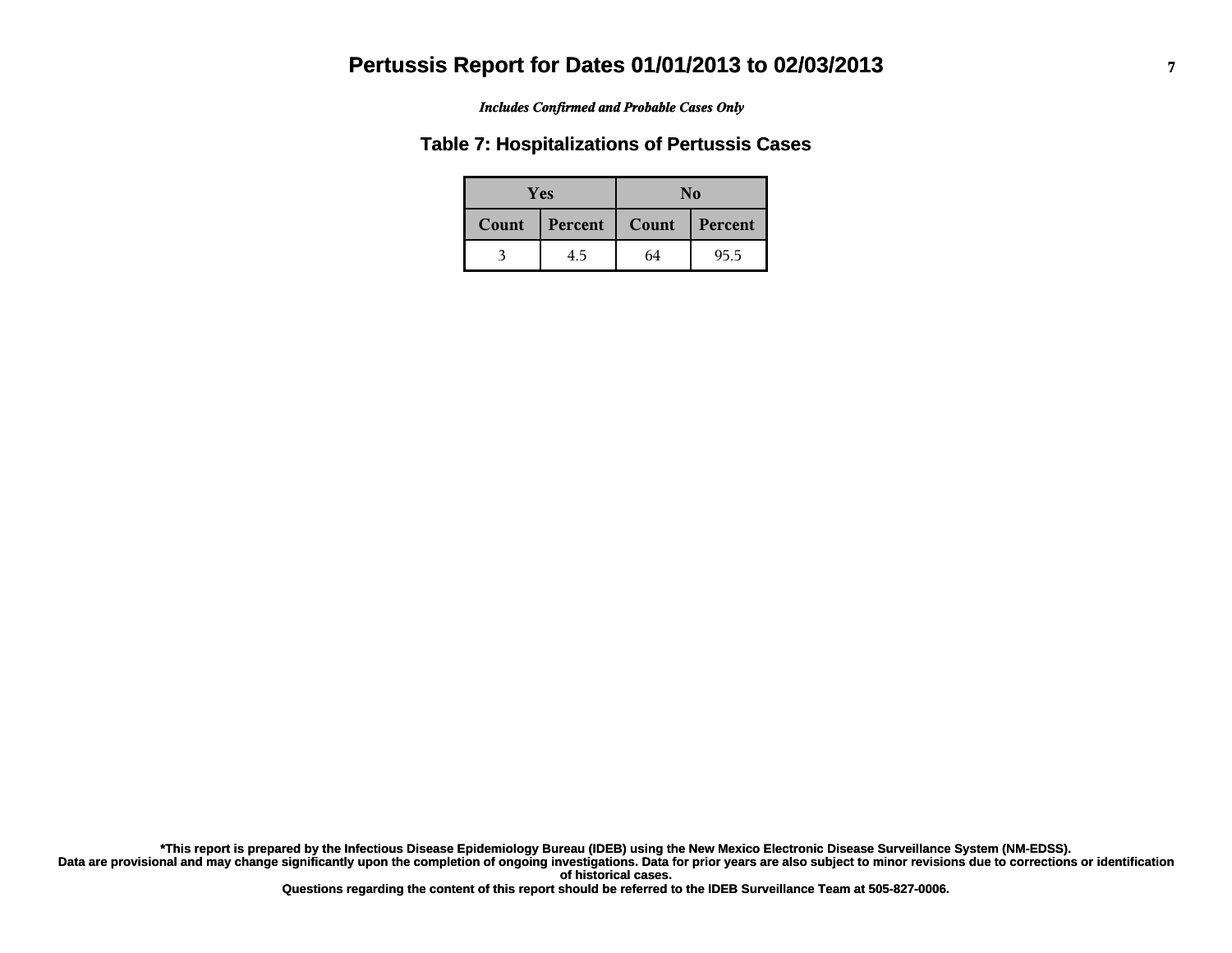*Includes Confirmed and Probable Cases Only*

#### **Table 8: Cases of Pertussis by Hospitalization and Age Group**

|                  | <b>Hospitalized Cases</b> |                |              |  |
|------------------|---------------------------|----------------|--------------|--|
| <b>Age Group</b> | Yes                       | N <sub>o</sub> | <b>Total</b> |  |
| $<$ 1 Year       | 3<br>60.00                | 2<br>40.00     | 5            |  |
| 1 to 5 Years     | 0<br>0.00                 | 6<br>100.00    | 6            |  |
| 6 to 10 Years    | 0<br>0.00                 | 21<br>100.00   | 21           |  |
| 11 to 18 Years   | 0<br>0.00                 | 10<br>100.00   | 10           |  |
| 19 to 65 Years   | 0<br>0.00                 | 25<br>100.00   | 25           |  |
| Total            | 3                         | 64             | 67           |  |

**\*This report is prepared by the Infectious Disease Epidemiology Bureau (IDEB) using the New Mexico Electronic Disease Surveillance System (NM-EDSS).**

**Data are provisional and may change significantly upon the completion of ongoing investigations. Data for prior years are also subject to minor revisions due to corrections or identification of historical cases.**